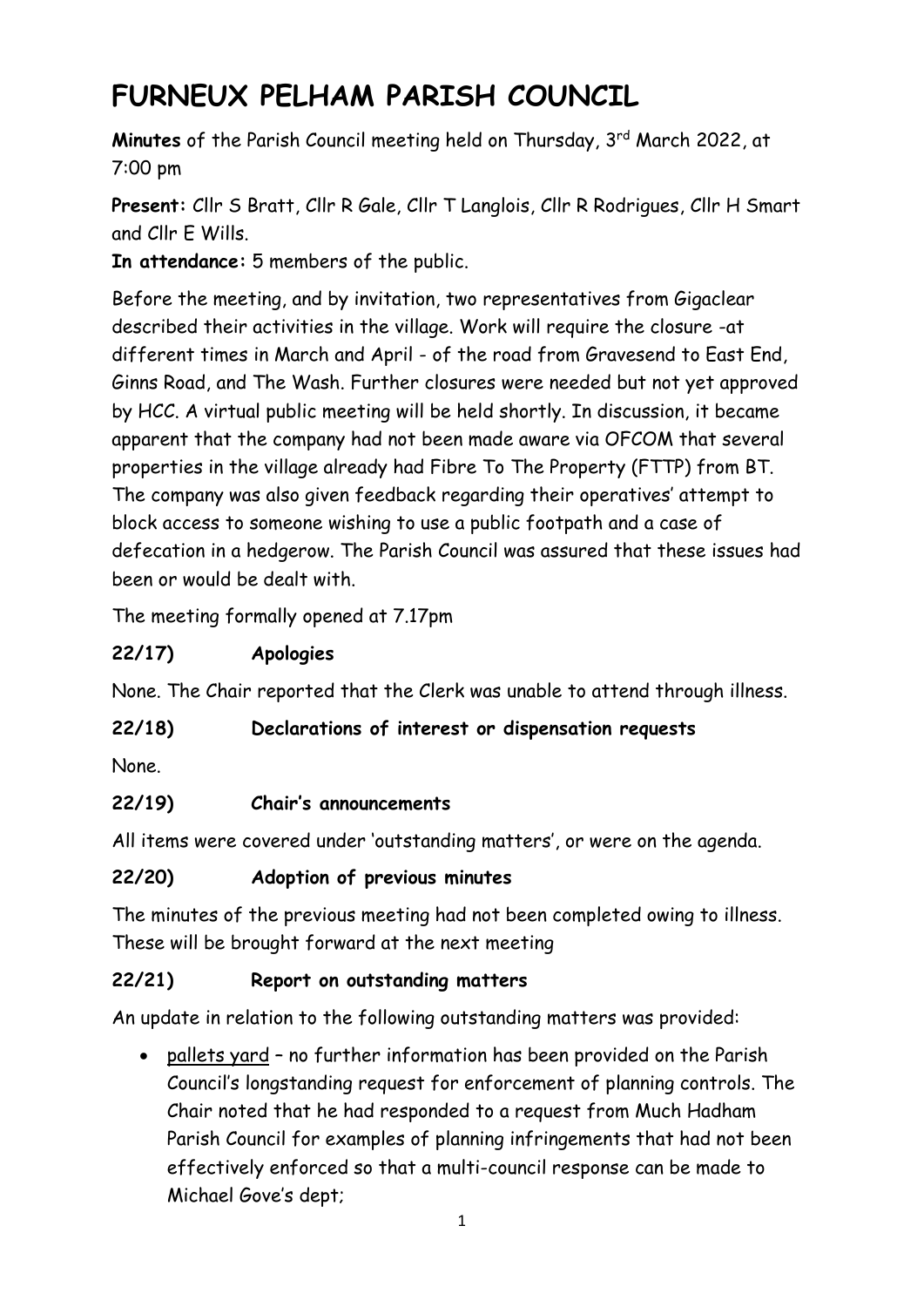- road signs and marking Cllr B Gale reported that he had heard no more following his reports on the Herts County Council fault reporting portal;
- Parish EV (electric vehicle) charging community hubs project Cllr B Gale understood that the initiative to instal electric vehicle charging points in village hall car parks had been dropped;
- Allotment fence see item 22/24 c); and
- Anti-social behaviour Cllr T Langlois reported that matters appeared to have improved.

Finally, the Clerk stated that the gifted land, the Jubilee and the anti-social behaviour items were specific agenda items.

## **22/22) Gifted land**

Having decided that removal of the fly tip was the first priority, Cllr T Langlois explained that she had identified two further options to removal by skips, viz: (1) removal by grab truck at a cost of £358 per 15 tonne load, and (2) complete removal by digger and truck for £960.

RESOLVED to visit the site and consider whether the tip is near enough to the fence to be removed from the roadside in no more than two loads and if not to accept Option (2).

(Post meeting note: the field has been visited and the furthest part of the tip is. >10m from the road, so Option (2) is necessary)

While the planting season has now passed, the absence of water on site will make it difficult at any time to plant and establish specimen trees. To be reviewed later in the year. Meanwhile, rewilding with mown-grass paths remains the favoured option.

## **22/23) Annual Parish Assembly – 5 th May**

As in previous years, light refreshments will be provided and residents encouraged to share their views informally.

#### **22/24) Finance**

#### a. Update on current financial position

The Clerk had previously circulated an update on the current financial position. There were no questions. For additional clarity, the Chair gave a detailed breakdown of the Clerk's expenses, noting that most of these were whole year amounts for items such as travel, stationery, printing, mobile phone and website maintenance.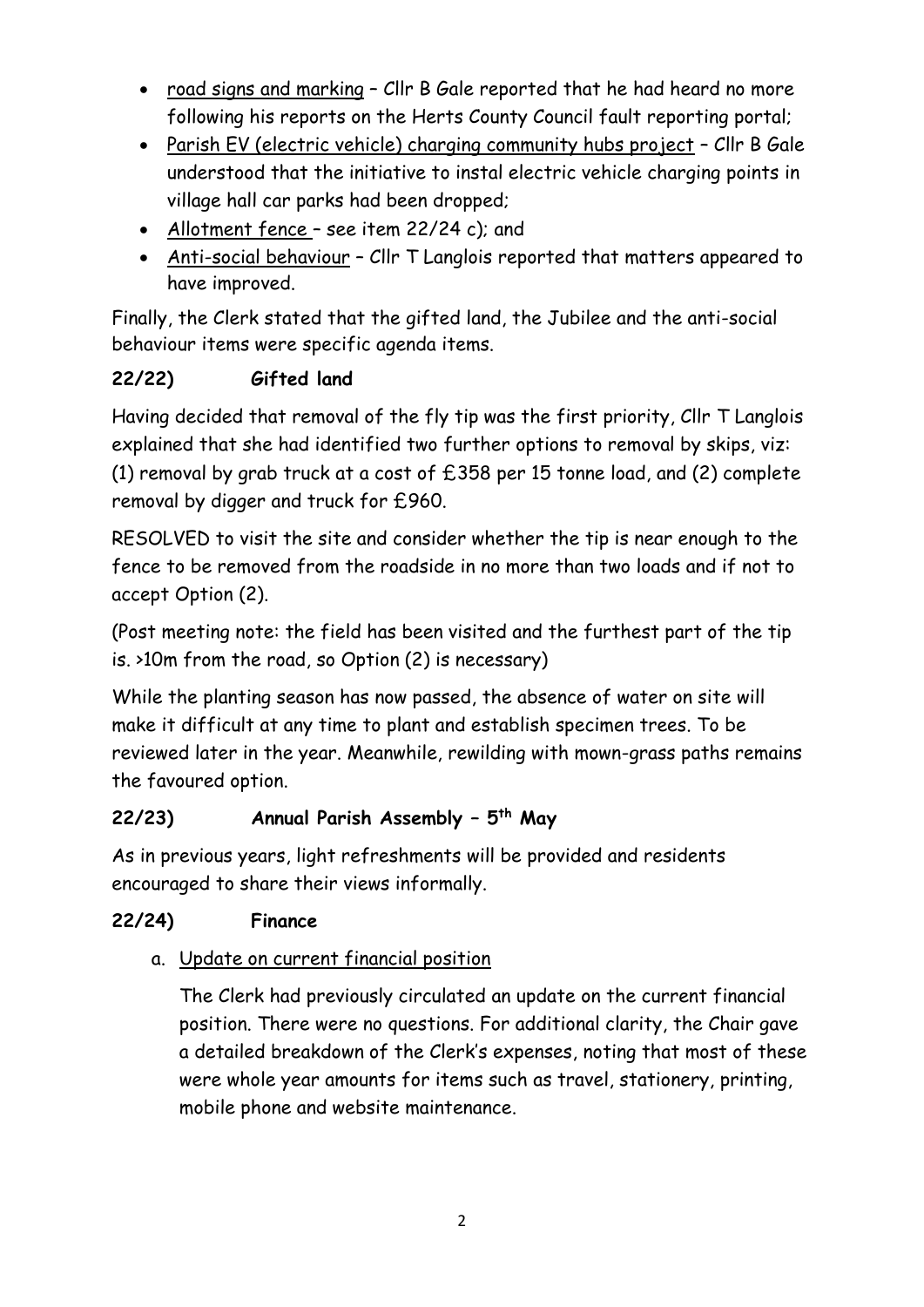### b. Expenditure

RESOLVED to pay invoices of £54 for Village Hall rental and £316 for Clerk's expenses.

## c. Allotment fence quote

Following a brief discussion, RESOLVED to accept quotation of £1,010 for repair of allotment fence.

## **22/25) Police**

The Chair reported on the new style crime report for the villages. One attempt had been made to break into a BT telephone exchange, listed under Furneux and Stocking Pelham. It was noted that a recent early-morning disturbance in Stocking Pelham had not yet been included.

## **22/26) Update from East Herts Council (EHC)**

None.

## **22/27) Planning**

The Chair noted that new applications at Old East End House and Brick Cottage, The Causeway had recently been posted.

Following discussion, it was agreed that the Parish Council had not effectively communicated its role in issues like planning, and would create a document clarifying its activities and responsibilities, for posting on the Parish Council website.

Details of all applications are on the Parish Council's website and those since the last meeting are detailed in Appendix A.

## **22/28) Councillor updates**

Cllr B Gale had been approached by a local shepherd. In the interim, it was agreed to allow his sheep to graze the field, subject to one month's notice.

Cllr T Langlois commented on the deterioration of the road in Barleycroft End close to the new build opposite the football field. To be reported on the Highways fault reporting portal.

Cllr T Langlois reported that the Pelhams Pre-School had recently made use of the Village Hall when their normal venue had its oil stolen, and had found the Parish Council's car park already nearly full with 13 vehicles. Cllr E Wills put forward that a locked section solely for the use of Village Hall users be developed.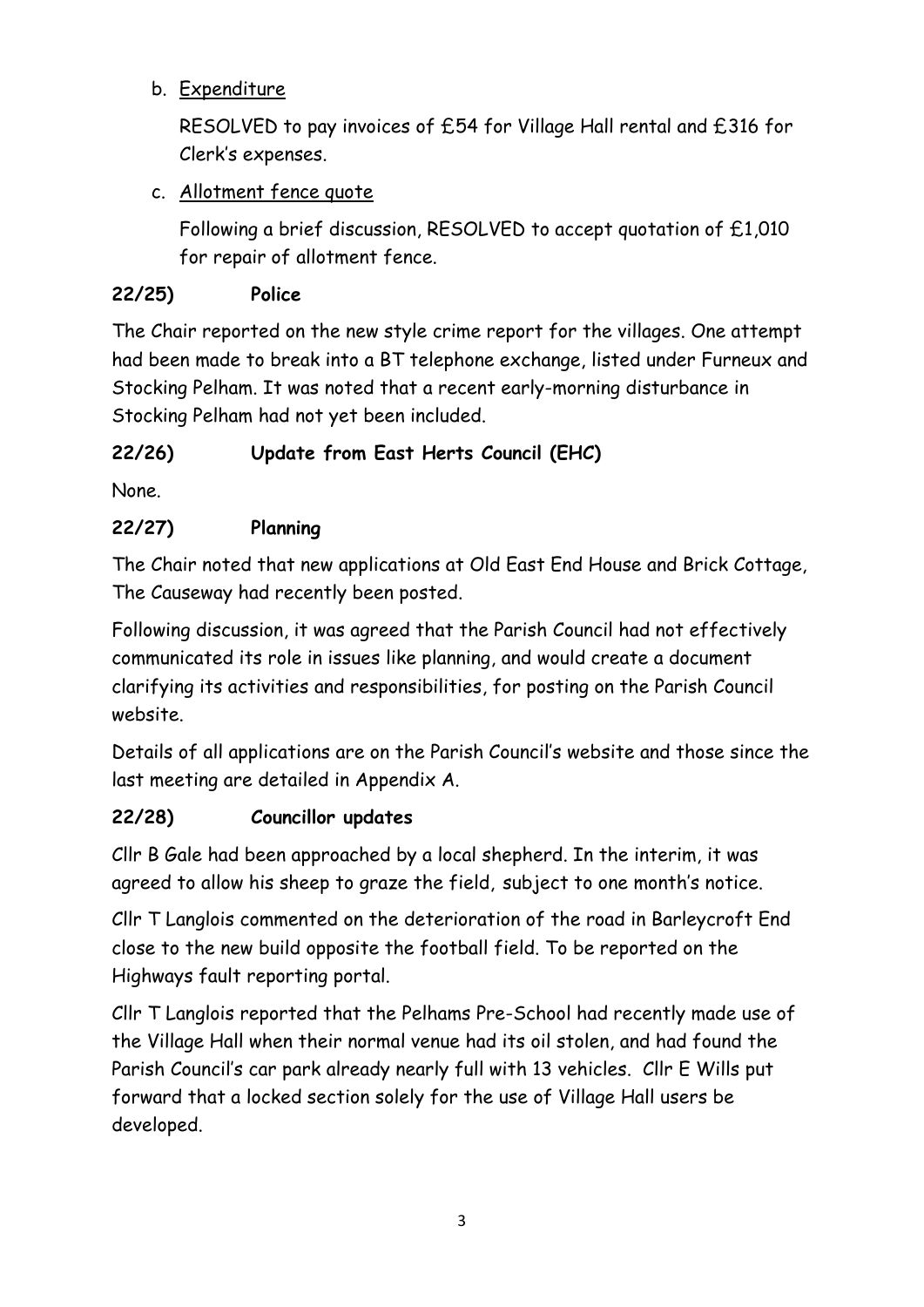Cllr E Wills reported that he had been unable to make progress with the Parish Council's involvement in the Beacon lighting at the start of the Jubilee weekend as he had not had insurance details. These will be expedited through the Clerk.

Additionally, he shared a frustration that the Parish Council had not taken a bigger lead in Jubilee preparations.

## **22/29) Clerk's information**

Deferred

## **22/30) Residents comments**

Two residents commented on Jubilee events, one noting that the church was running a bring and share lunch on the Saturday, and another saying that the Parish Council should be more involved in celebrations. Cllr Smart noted that this was not the role of a parish Council, though individuals were welcome to get involved. Cllr Langlois reported that she was planning a tea party in the Village Hall garden on the Sunday afternoon and that invitations would be issued shortly.

The Chair of the Allotment Association reported that she had obtained rat boxes and located these securely. All allotment holders had been briefed. Bait is being taken so it is presumed that the problem is being dealt with. She also noted that nearly all fees for the year had now been collected, and asked whether the Parish Council could hold Allotment Association funds.

A resident asked that the webbing under the playground equipment be replaced. A Cllr explained that this should be brought to the attention of the Brewery Tap management.

A resident noted that a 'slow' notice near Quainty had been worn away and that 30 mph roundels were missing between the pub and the school. The Chair said that these had all been included in the village-wide road survey completed some 18 months ago and reported to HCC, but would report these specific items again, and also encourage the School to make its own representations.

## **22/31) Next meeting**

Confirmed that the next meeting of the Parish Council would be held on 5<sup>th</sup> May 2022, following the Annual Assembly, at 7pm in the Village Hall.

The meeting ended at 8.30 pm.